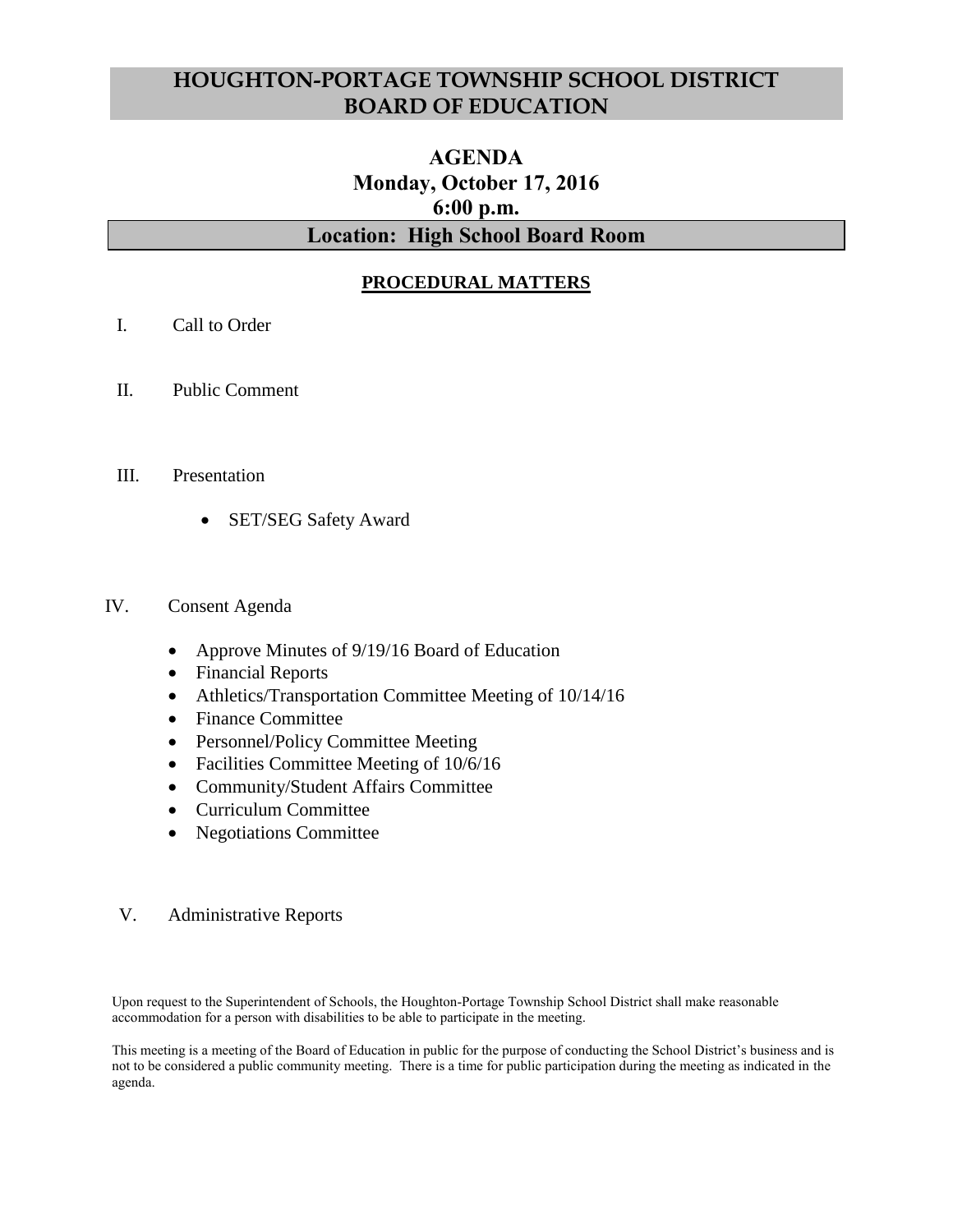#### VI. MASB, MASA & CCASB Reports

#### VII. Discussion Items

- 1. Reproductive Health Curriculum
- 2. ES Parking Lot Project Survey

#### VIII. Action Items

- 1. Approve Communities That Care Youth Survey for  $8<sup>th</sup>$ ,  $10<sup>th</sup>$  &  $12<sup>th</sup>$  grades
- 2. Approve Winter Coaches
- IX. Other Concerns or Public Comment
	- X. Adjournment

Upon request to the Superintendent of Schools, the Houghton-Portage Township School District shall make reasonable accommodation for a person with disabilities to be able to participate in the meeting.

This meeting is a meeting of the Board of Education in public for the purpose of conducting the School District's business and is not to be considered a public community meeting. There is a time for public participation during the meeting as indicated in the agenda.